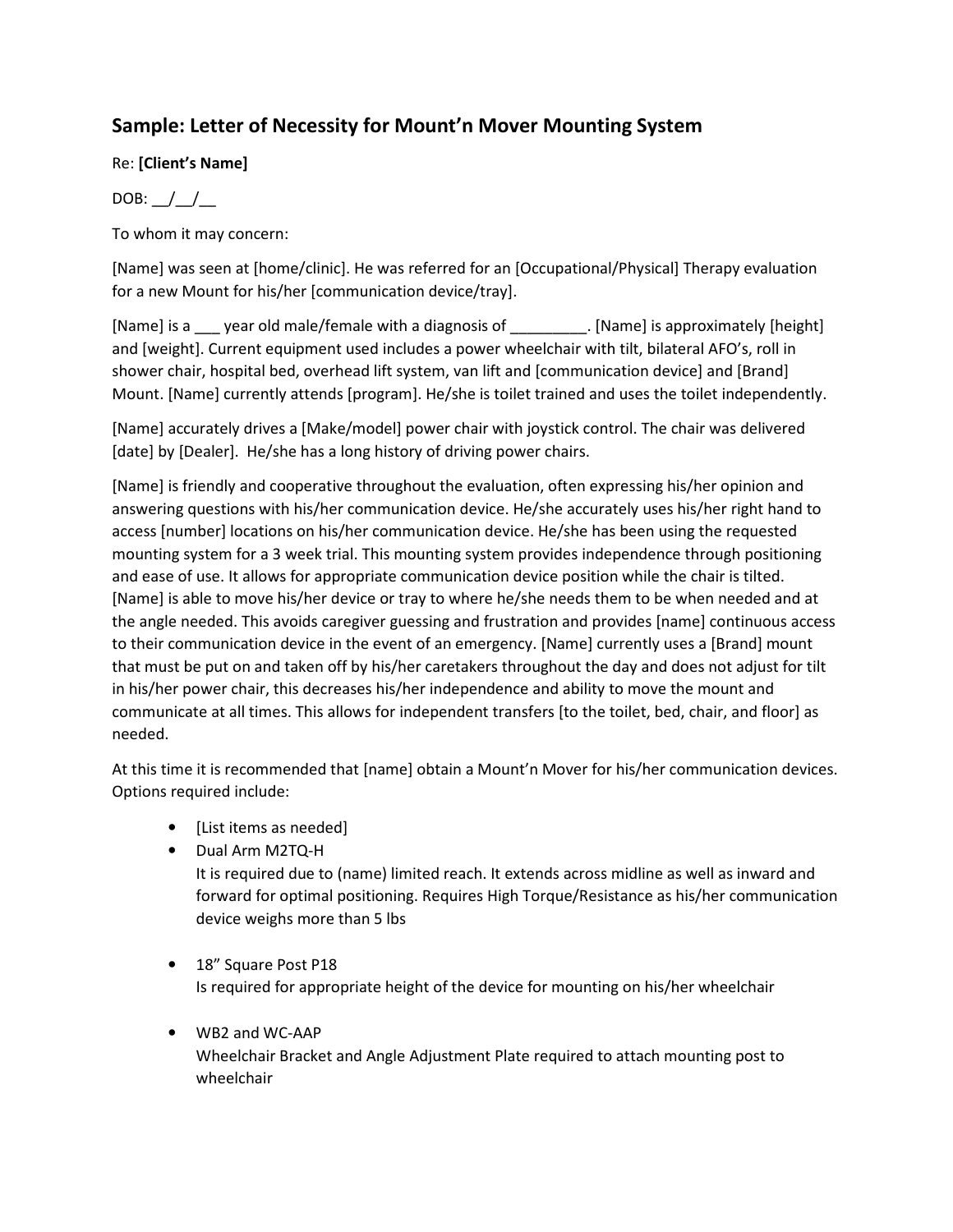- 12 x 16 Tray with Lip with Quick Release Plate TR-12x16-Q Required for eating and fine motor activities to increase his quality of life and independence
- Device Plate (specific to device) Required to attach (device) to mounting plate
- iTab Tray with Quick Release Plate TR-iTab-Q Required for access to additional technology apps. Increasing his/her independence and quality of life. This position further works on shoulder stability
- Wheelchair Adapter Plate WC-APA4 Required for (wheelchair e.g. Permobil) attachment
- Wheelchair L Angled Extension Plate WC-LAE Required to avoid his/her attached cup holder, brakes, and footrests
- Shipping and Handling
- Installation

Thank you for your consideration of this medically necessary equipment.

Signature

[Name and Title]